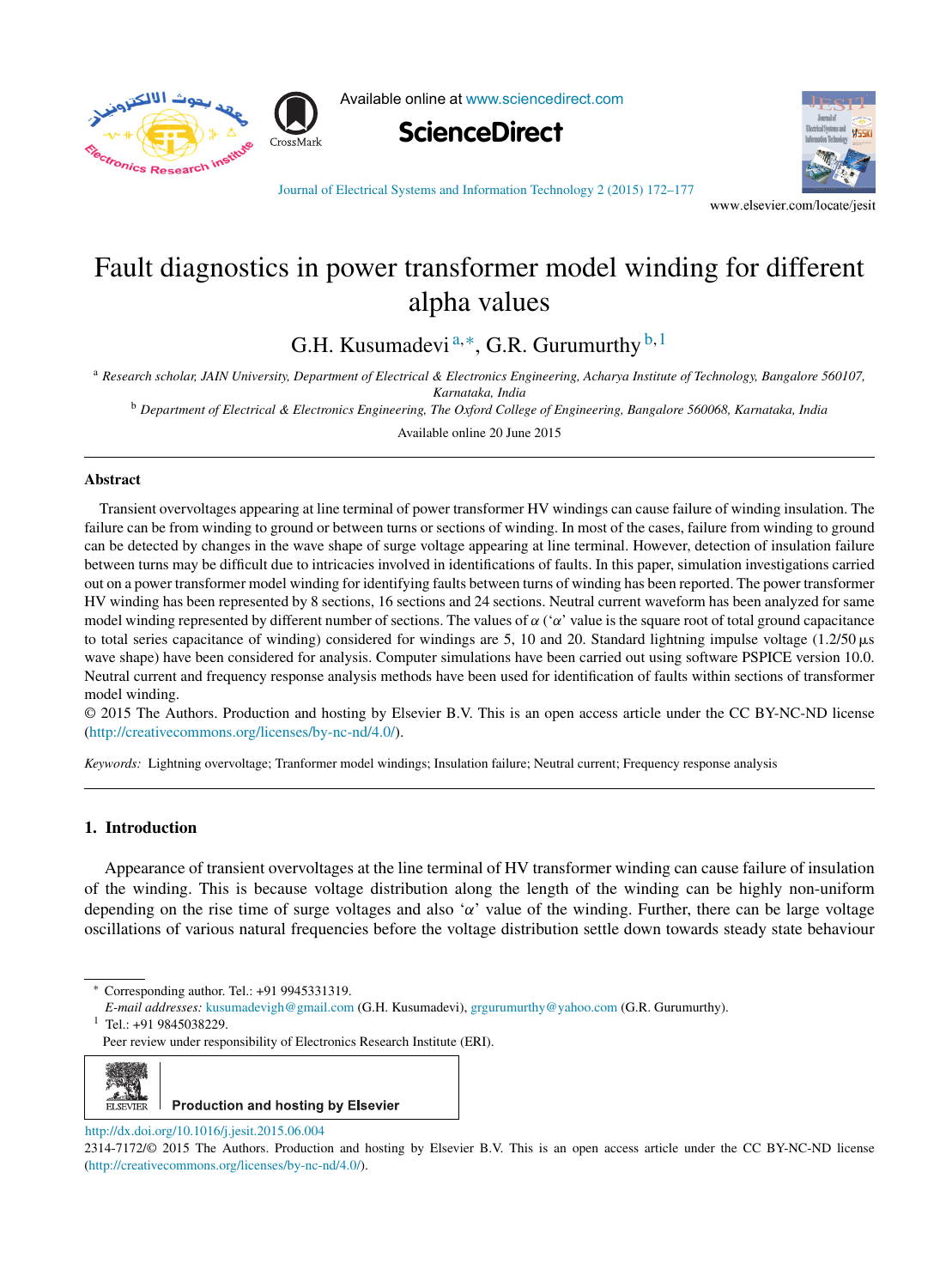

Fig. 1. Equivalent circuit of transformer winding for surge voltages.

[\(Blume](#page--1-0) et [al.,](#page--1-0) [1952;](#page--1-0) [Vasutinsky,](#page--1-0) [1962;](#page--1-0) [Heller](#page--1-0) [and](#page--1-0) [Veverka,](#page--1-0) [1968;](#page--1-0) [Greenwood,](#page--1-0) [1971;](#page--1-0) [Kuffel](#page--1-0) et [al.,](#page--1-0) [2000\).](#page--1-0) It is always possible that overvoltages appearing between winding and ground and also between turns and sections of winding can cause insulation failure of winding. Generally insulation failure between winding to ground can be identified by changes occurring to the transient voltage waveform as a consequence of fault. However, in case of failure of insulation between turns and sections of winding, fault detection may be difficult due to intricacies involved in recording of measurement parameters ([Ansari](#page--1-0) et [al.,](#page--1-0) [2009;](#page--1-0) [Ansari](#page--1-0) et [al.,](#page--1-0) [2010;](#page--1-0) [Grover,](#page--1-0) [1962;](#page--1-0) [Dick](#page--1-0) [and](#page--1-0) [Erven,](#page--1-0) [1978;](#page--1-0) [Ryszard](#page--1-0) [and](#page--1-0) [Bertrand,](#page--1-0) [1988\).](#page--1-0) In order to investigate insulation failure between turns and sections of the winding, studies have been carried out on transformer model winding. The selected model winding has been represented as constituting of 8 sections, 16 sections and 24 sections for purposes of investigations. For each of these representation  $\alpha$  values 5, 10 and 20 have been selected. By carrying out computer simulations of model winding, neutral current waveform have been obtained for 0.75 pu standard lightning impulse voltage  $(1.2/50 \mu s$  wave shape) appearing at line terminal for winding with and without fault. Simulations have been carried using software PSPICE version 10.0.

#### **2. Transformer model winding**

For analysis of surge voltage distribution along the length of a HV power transformer winding, the winding can be represented by an equivalent circuit consisting of many similar sections as shown in Fig. 1 [\(Blume](#page--1-0) et [al.,](#page--1-0) [1952;](#page--1-0) [Vasutinsky,](#page--1-0) [1962;](#page--1-0) [Heller](#page--1-0) [and](#page--1-0) [Veverka,](#page--1-0) [1968;](#page--1-0) [Greenwood,](#page--1-0) [1971\).](#page--1-0) Each section is same and consists of series inductance "*L*" representing self inductance of winding turns of a section, mutual inductances between sections  $M_{12}, M_{21}, \ldots$  $M_{1,12} M_{12,1}$ , ..., series capacitance  $C_s$  representing interturn insulation and ground capacitance  $C_g$  represents insulation between turns to ground. Twelve mutual inductances have been used in analysis for winding represented by 8, 16 and 24 sections [\(Grover,](#page--1-0) [1962\).](#page--1-0)

### **3. Simulation results**

[Figs.](#page--1-0) 2 and 3 show neutral current waveforms obtained without fault  $(I_{\text{WO}})$  and with fault  $(I_{\text{WF}})$  respectively for 16 sections representation of model winding for alpha = 10. The resistance connected between neutral and ground is  $5 \Omega$ .

[Fig.](#page--1-0) 4 shows difference in neutral current waveforms (*I*<sub>WF</sub> − *I*<sub>WO</sub>). The neutral current difference waveform clearly shows a region consisting of relatively low oscillations line shifted above zero because of fault in 8th section. The magnitude of current shift from zero to approximate average current line of low frequency oscillation is of the order 185 µA. Similar results have been obtained for alpha values 10 and 20 for both 16 and 24 sections representation and fault in different section of winding. These results are tabulated in [Table](#page--1-0) 1. We observe from [Table](#page--1-0) 1 the neutral current difference magnitudes are predominantly in range of  $100-200 \mu A$ .

However, these results are found be not valid for value of  $\alpha$  equal to 5 and for 8 sections representation of same model winding even though the neutral current measurement resistance connected between neutral and ground was